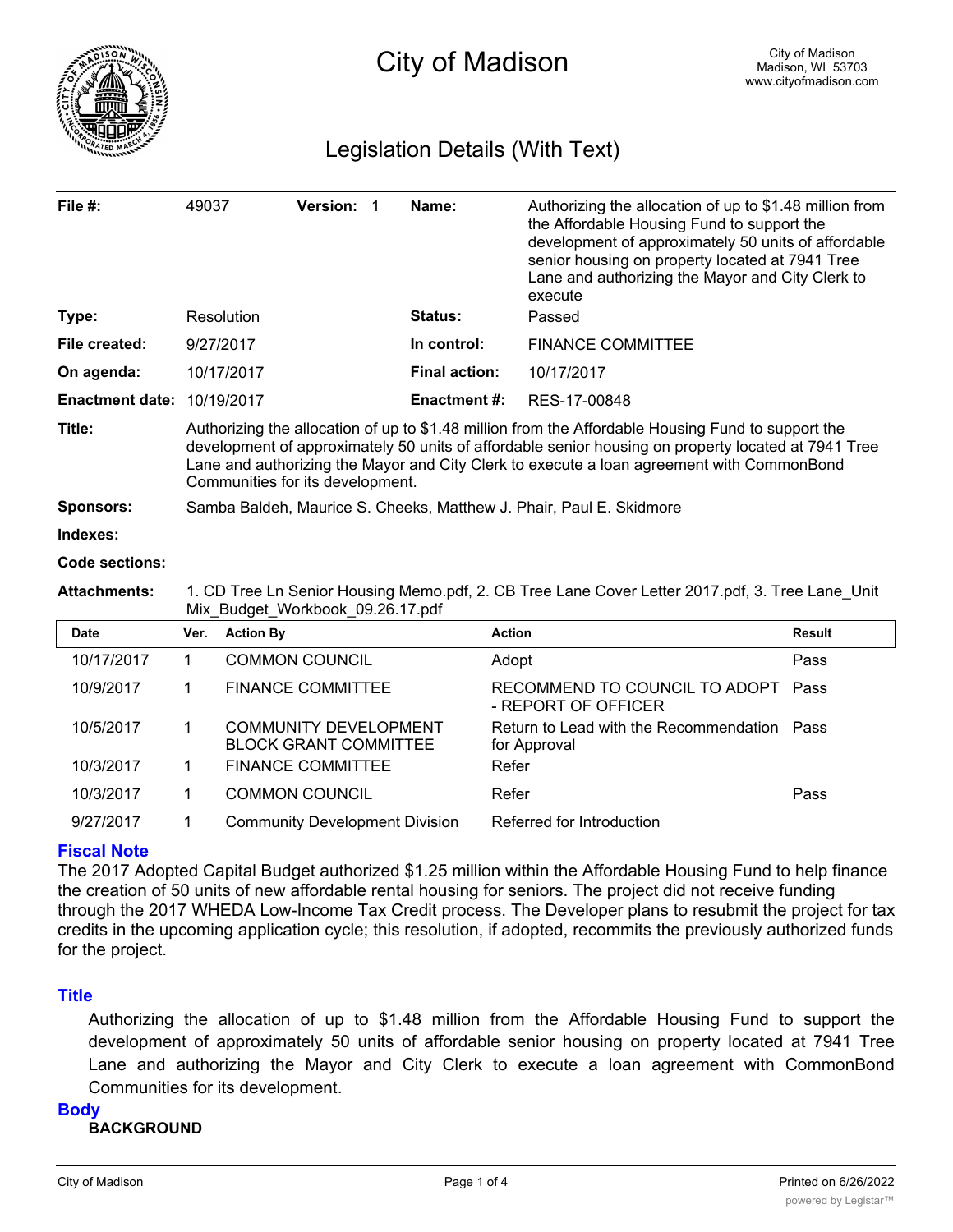The City of Madison's 2018 Capital Budget is expected to authorize continuation of the Affordable Housing Fund (AHF), at an annual level of \$4.5 million. The AHF was created in 2015 to help increase and/or preserve the supply of affordable rental housing. It seeks to leverage other financing resources, most notably federal Low-Income Housing Tax Credits (LIHTCs), to help achieve the City's goal of adding approximately 150-200 new affordable rental units per year.

In Wisconsin, LIHTCs are administered by the Wisconsin Housing and Economic Development Authority (WHEDA). WHEDA allocates credits annually through a highly competitive process. The review criteria that WHEDA employs favors development proposals that demonstrate local financial participation.

On June 7, 2016, the Common Council adopted a resolution (RES-16-00433) authorizing the Community Development Authority to purchase property at 7941 Tree Lane and undertake an RFQ process to select a development partner for a mixed-income senior housing project at that site. On August 2, 2016, the Council adopted a second resolution RES-16-00585 selecting CommonBond Communities as the development and property management partner. That process was scheduled to coincide with WHEDA's 2017 tax credit application cycle so that City funds could be awarded in time to benefit CommonBond's application for credits.

This project anticipated the availability of AHF funds to aid the developer in financing the project and in securing 2017 federal LIHTCs. However, WHEDA did not award LIHTCs to CommonBond for the Tree Lane project in the 2017 cycle. CommonBond is now preparing to renew its request for 2018 credits. The application deadline for that cycle is December 8, 2017. The Community Development Division (CDD) is recommending renewed support for CommonBond's application at a funding level up to \$1.48 million. The recommendation for an increased level of financial commitment is believed necessary to respond to rising project costs and the declining value of tax credits, and to improve the project's competitiveness within WHEDA's process.

The project proposes to construct 54 units of rental housing for seniors, 51 of which will be affordable to households with incomes at or below 60% of the county median income (CMI). Provided tax credits are secured, construction is expected to commence early in 2019 and be completed in 2020.

This resolution is intended to authorize the commitment of City funds, to the developer and in the amount specified, for an affordable rental housing development for seniors described in the RFQ process conducted by the CDA last year. It is also intended to authorize the Mayor and City Clerk to execute loan agreements and other documents necessary to proceed with this project.

## **ACTION**

WHEREAS, on December 2, 2014 the Common Council enacted Resolution No. RES-14-00906 directing the Housing Strategy Committee to develop recommendations for a housing policy promoting transit oriented housing for seniors, a policy that should support safe and affordable housing with access to transit and amenities for older adults; and

WHEREAS, on February 23, 2016 the Common Council accepted the Senior Housing Chapter of the Biennial Housing Report which recommended the creation of a city-led pilot project consisting of an affordable, mixedincome, transit-oriented senior housing development with a strong connection to services and healthcare on an infill site; and

WHEREAS, on June 7, 2016, the Council enacted Resolution No. RES-16-00433 authorizing the Community Development Authority (CDA) to purchase property at 7941 Tree Lane and directing the CDA to conduct a request for qualifications (RFQ) process to select a development partner for an affordable, mixed-income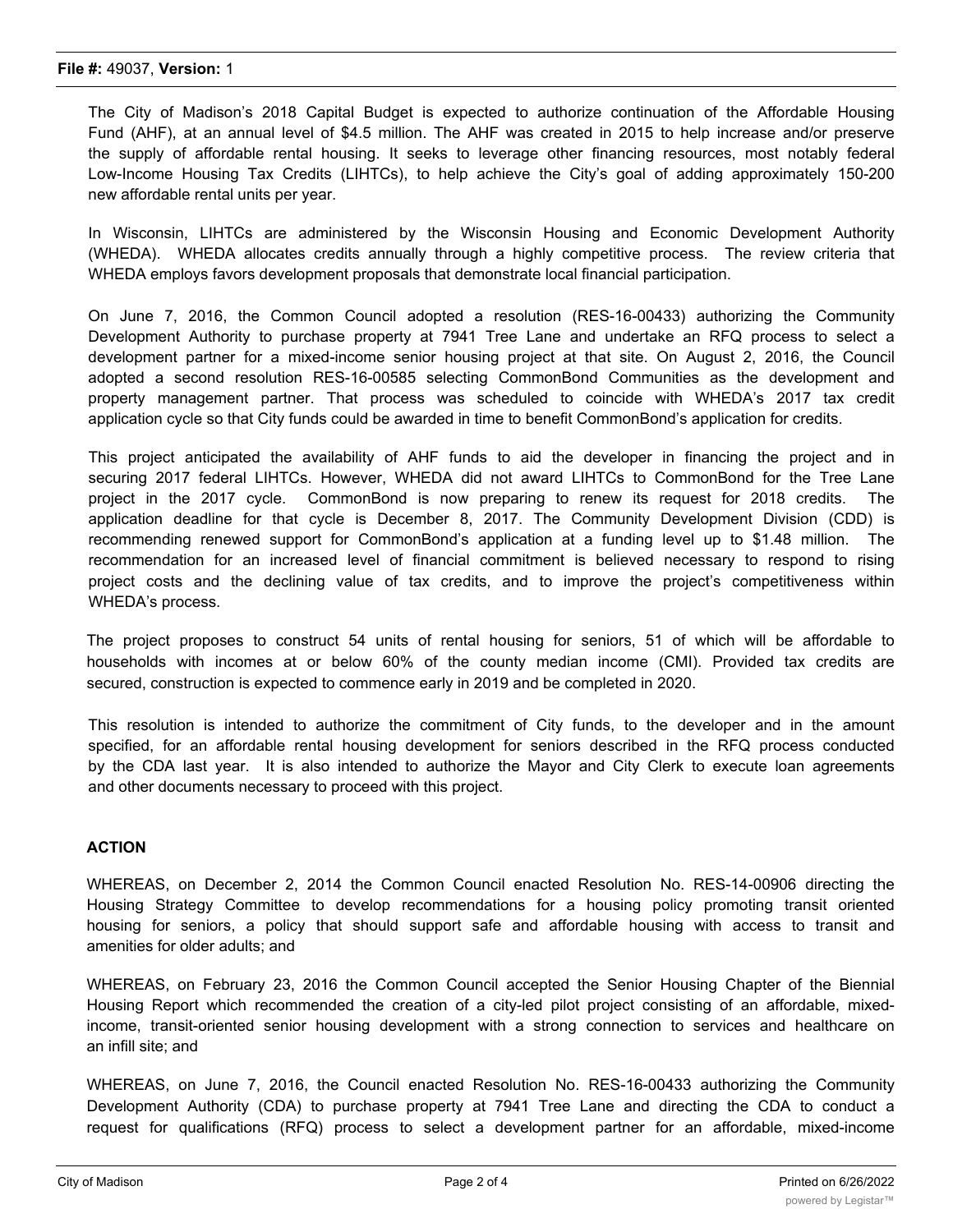#### **File #:** 49037, **Version:** 1

senior housing project at that site; and

WHEREAS, on August 2, 2016 the Common Council enacted Resolution No. RES-16-00585 recommending the selection of CommonBond Communities for the provision of services as specified in the RFQ including the development, financing, and operation of the senior housing development as well as conducting a robust neighborhood engagement process; and

WHEREAS, the RFQ indicated the City would provide financial assistance to support such a project, contingent upon the approval of such funds as part of the City's 2017 Capital Budget and the demonstration of need for City subsidy; and,

WHEREAS, even with the commitment of \$1.25 million in financial assistance from the City, CommonBond Communities was unsuccessful in its bid to secure federal LIHTCs from WHEDA in 2017; and

WHEREAS, CommonBond is committed to renewing its request for tax credits in WHEDA's next application cycle, and has worked with CDD staff to address issues associated with rising project costs, declining tax credit values and the overall competitiveness of the proposed project under WHEDA's scoring criteria; and

WHEREAS, the successful completion of this project addresses the City's objective of expanding the supply of affordable rental housing called for in the 2018 Capital Budget, and using City resources in concert with federal LIHTCs; and,

WHEREAS, CDD staff recommends offering up to \$1.48 million in Affordable Housing Funds to support CommonBond's development of approximately 54 units of rental housing, 51 of which will be designated as "affordable" (defined as reserved for households with incomes at or below 60% of CMI); and,

WHEREAS, the final City financial contribution for this project, not to exceed \$1.48 million, and the number and mix of housing units to be required by the developer, may be adjusted for any minor changes deemed necessary by CDD staff and the developer to improve prospects for success in WHEDA's application process; and,

WHEREAS, consistent with the terms of the City's AHF program, funds are to be offered in the form of low-cost loans, up to 50% of which will be amortized over 30 years and repayable over 16 years, contingent upon available cash flow, and at least 50% of which will have repayment deferred until a change in use or sale of the property occurs; and,

WHEREAS, upon securing federal LIHTCs from WHEDA, the developer, and/or an affiliate LLC, will be prepared to prepared to execute a loan agreement and related loan documents.

NOW, THEREFORE, BE IT RESOLVED, that the Mayor and the Common Council hereby authorize the City to provide no later than December 8, 2017, a letter of funding commitment of up to \$1.48 million in AHF funds to support CommonBond's proposed Senior Housing development at 7941 Tree Lane; and

BE IT FURTHER RESOLVED, that the Mayor and City Clerk are authorized to execute a loan agreement with CommonBond Communities, utilizing Affordable Housing Funds, for a 54-unit rental affordable housing development with 51 units affordable to households with incomes at or below 30%, 50% or 60% of CMI, reflecting any minor adjustments approved by CDD staff:

- o Form of Loans
	- § The assistance will be provided in the form of low-cost loans, up to 50% of which will be amortized over 30 years and payable over 16 years, contingent upon available cash flow,

: